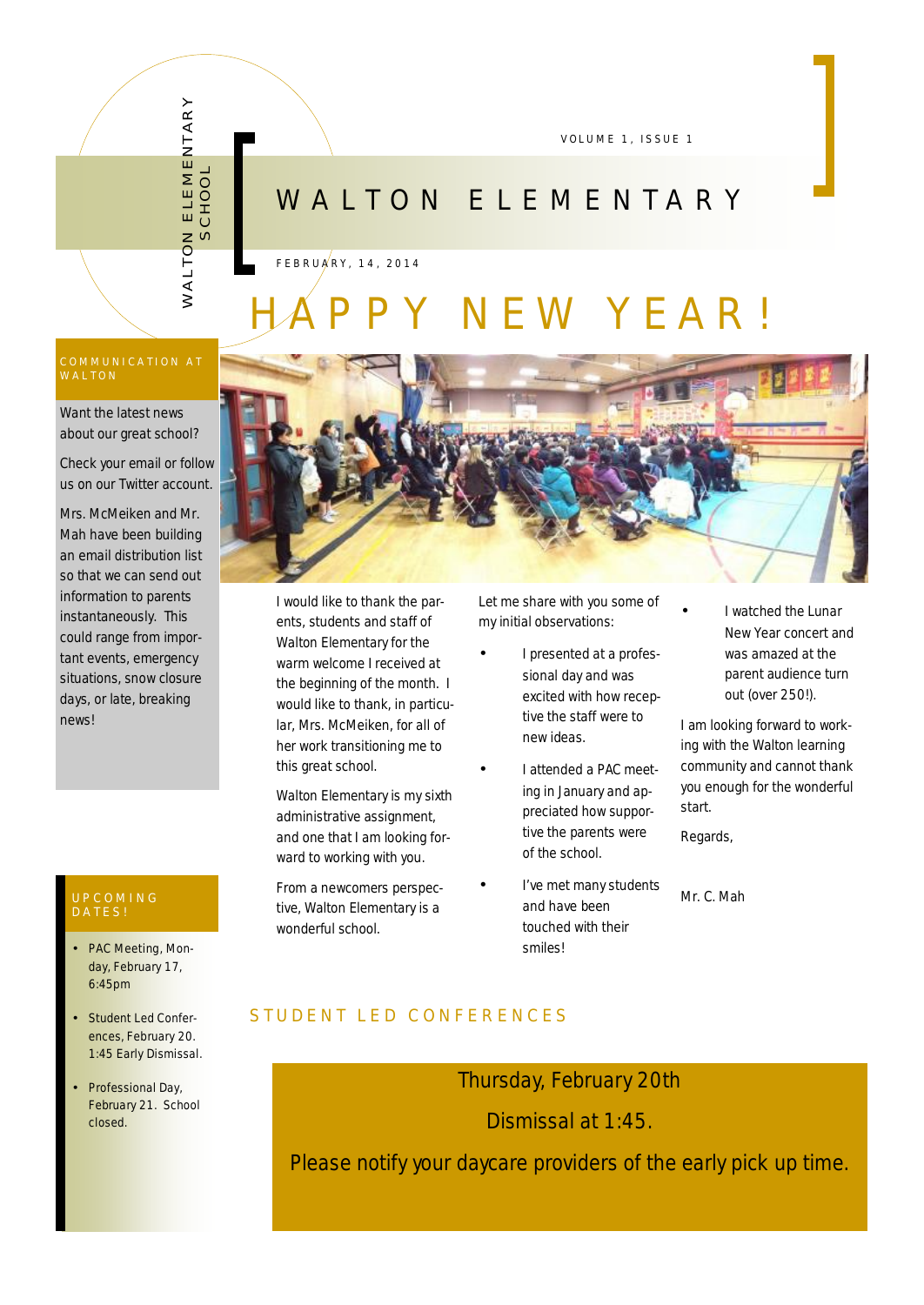#### W A L T ON ELEMENTARY Page 2

#### LUNAR NEW YEAR CONCERT

The first week of February featured two big Lunar New Year events.

Our students saw the Lion Dance on Monday, February 3rd. The lion ate and spat out the ceremonial lettuce, which symbolizes good luck.

On Thursday, February 6th, our Mandarin Bilingual classes hosted a Lunar New Year concert.

The students performed various songs and plays.

They did a wonderful job. Thanks to the staff for putting on a great Lunar New Year concert.

We estimated 250 parents, both from our Mandarin and neighbourhood programs, joined us for the concert.

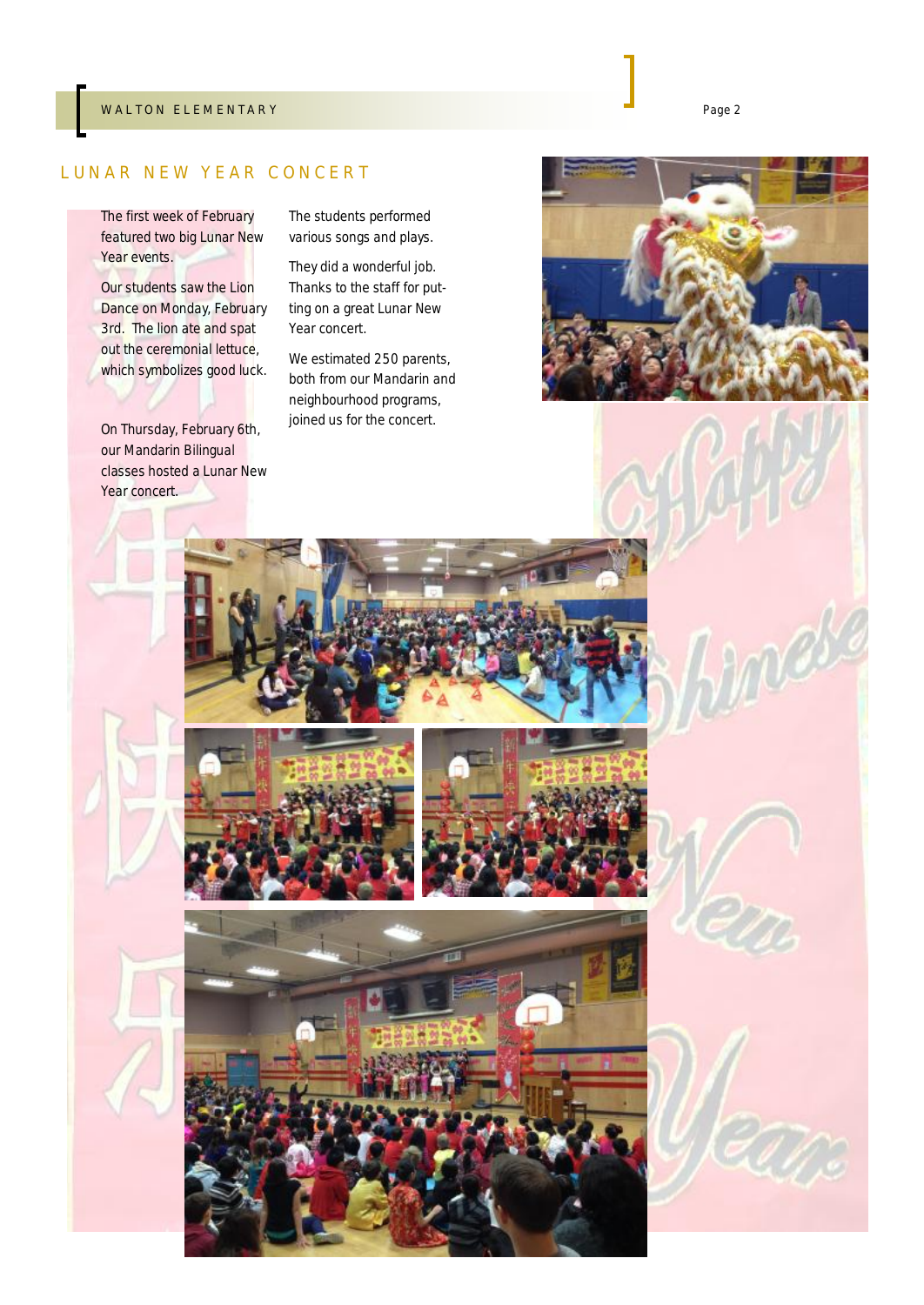#### V OLUME 1, ISSUE 1 Page 3

#### RANDOM ACTS OF KINDNESS

February is Random Acts of Kindness. We are featuring our kindness on a bulletin board, near the gymnasium. Thanks to Mrs. Rae for setting up our board.

Kindness starts with action and being aware that our actions have an affect on others.

The book *Have you Filled a Bucket Today* talks about kind, thoughtful actions as being "bucket filling"; and

unkind, unhelpful actions as "bucket dipping".

bucket filling school!



#### PUBLIC SPEAKING FESTIVAL

Walton Elementary will be hosting the School District #43 North Zone Public Speaking Festival on February 27th, 9:00-12:00pm Please expect heavier than usual traffic in our neighbourhood as children from different schools will be presenting at Walton.

The City of Coquitlam has lifted parking restrictions on LaSalle and Walton Avenue

for this event.

We are excited to host this event on behalf of the school district.

We are hosting our own internal festival on Tuesday, February 18th, 10:45-12:00



**Walton** Elementary will expand next year with the addition of two new classrooms! **Construction** begins this Summer!

#### GRADE 5 BASKETBALL

Thanks to Mrs. Smith, Mrs. Sluis, Mr. Craik, Mr. Finlay, Mrs. Sadowskiand Mr. Chiang for coaching our Grade 5 basketball team.

On Wednesday, February 12th, the boys and girls team travelled to Coquitlam River Elementary for an exhibition game!